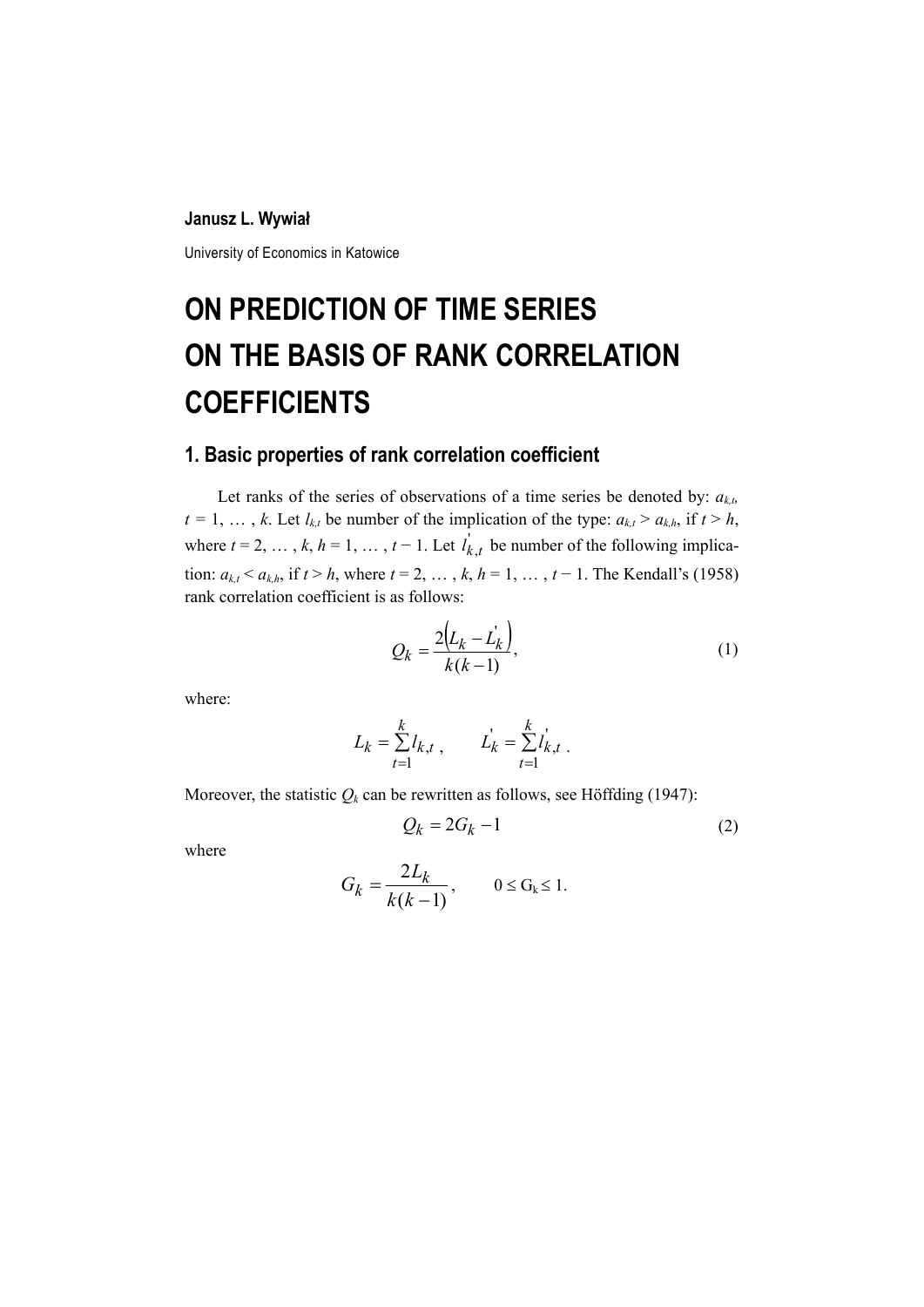The values of the statistics  $L_k$ ,  $\overrightarrow{L}_k$  and  $\overrightarrow{Q}_k$  will be denoted by  $l_k$ ,  $\overrightarrow{l}_k$  and  $q_k$ , respectively. When all permutations  $(a_{k,1}, a_{k,2}, \ldots, a_{k,k})$  are equally probable than  $E(Q_4) = \rho_4 = 0$ . In this case the expression (3) show the distribution of the rank correlation coefficient under the assumption that  $k = 4$ .

Now let us assume that the permutation  $(a_{4,1}, a_{4,2}, a_{4,3}, a_{4,4})$  is chosen with probability proportional to the values  $(I + I_4)^3$ . In this case the probabilities  $P(a_{4,1}, \ldots, a_{4,4})$  are given in the ninth column of Table 1. This leads to the distribution of the rank correlation given by the expression (4) and  $E(Q_4) = \rho_4 = 0.374$ and  $D(Q_4) = 0.506$ . Let us note that more about the conception of determining distribution of the statistics  $Q_k$  and  $L_k$  can be found in the paper by Höffding (1947).

Table 1

|  | Rank permutation and distributions of the rank correlation coefficient |  |  |  |
|--|------------------------------------------------------------------------|--|--|--|
|  |                                                                        |  |  |  |

| No.            | $a_{4,1}, \ldots, a_{4,4}$ | $a_{3,1}, \ldots, a_{3,3}$ | $a_{2,1}$ , $a_{2,2}$ | $l_4$            | $l_4$          | $l_4 - l_4$    | q <sub>4</sub> | $P(a_{4,1}, \ldots, a_{4,4})$ |
|----------------|----------------------------|----------------------------|-----------------------|------------------|----------------|----------------|----------------|-------------------------------|
| 1              | 1,2,3,4                    | 1,2,3                      | 1,2                   | 6                | $\theta$       | 6              | 1              | 0,1574                        |
| $\overline{2}$ | 1,2,4,3                    | 1,2,3                      | 1,2                   | 5                | 1              | $\overline{4}$ | 2/3            | 0,0991                        |
| $\mathfrak{Z}$ | 1,3,2,4                    | 1,3,2                      | 1,2                   | 5                | $\mathbf{1}$   | $\overline{4}$ | 2/3            | 0,0991                        |
| $\overline{4}$ | 1,3,4,2                    | 1,2,3                      | 1,2                   | $\overline{4}$   | $\overline{2}$ | $\overline{2}$ | 1/3            | 0,0574                        |
| 5              | 1,4,2,3                    | 1,3,2                      | 1,2                   | $\overline{4}$   | $\overline{2}$ | $\overline{2}$ | 1/3            | 0,0574                        |
| $\sqrt{6}$     | 1,4,3,2                    | 1,3,2                      | 1,2                   | 3                | 3              | $\mathbf{0}$   | $\theta$       | 0,0294                        |
| $\overline{7}$ | 2,1,3,4                    | 2,1,3                      | 2,1                   | 5                |                | $\overline{4}$ | 2/3            | 0,0991                        |
| $\overline{8}$ | 2,1,4,3                    | 2,1,3                      | 2,1                   | $\overline{4}$   | $\overline{2}$ | $\overline{2}$ | 1/3            | 0,0574                        |
| 9              | 2,3,1,4                    | 2,3,1                      | 2,1                   | $\overline{4}$   | $\overline{2}$ | $\overline{2}$ | 1/3            | 0,0574                        |
| 10             | 2,3,4,1                    | 1,2,3                      | 1,2                   | 3                | 3              | $\mathbf{0}$   | $\mathbf{0}$   | 0,0294                        |
| 11             | 2,4,1,3                    | 2,3,1                      | 1,2                   | 3                | $\overline{3}$ | $\theta$       | $\theta$       | 0,0294                        |
| 12             | 2,4,3,1                    | 1,3,2                      | 1,2                   | $\overline{2}$   | $\overline{4}$ | $-2$           | $-1/3$         | 0,0124                        |
| 13             | 3,1,2,4                    | 3,1,2                      | 2,1                   | $\overline{4}$   | $\overline{2}$ | $\overline{2}$ | 1/3            | 0,0574                        |
| 14             | 3,1,4,2                    | 2,1,3                      | 2,1                   | 3                | 3              | $\theta$       | $\theta$       | 0,0294                        |
| 15             | 3,2,1,4                    | 3,2,1                      | 2,1                   | 3                | 3              | $\theta$       | $\theta$       | 0,0294                        |
| 16             | 3,2,4,1                    | 2,1,3                      | 2,1                   | $\overline{2}$   | $\overline{4}$ | $-2$           | $-1/3$         | 0,0124                        |
| 17             | 3,4,1,2                    | 2,3,1                      | 1,2                   | $\overline{2}$   | $\overline{4}$ | $-2$           | $-1/3$         | 0,0124                        |
| 18             | 3,4,2,1                    | 2,3,1                      | 1,2                   | $\overline{2}$   | $\overline{4}$ | $-2$           | $-1/3$         | 0,0124                        |
| 19             | 4,1,2,3                    | 3,1,2                      | 2,1                   | 3                | 3              | $\theta$       | $\theta$       | 0,0294                        |
| 20             | 4,1,3,2                    | 3,1,2                      | 2,1                   | $\overline{2}$   | $\overline{4}$ | $-2$           | $-1/3$         | 0,0124                        |
| 21             | 4,2,1,3                    | 3,2,1                      | 2,1                   | $\overline{2}$   | $\overline{4}$ | $-2$           | $-1/3$         | 0,0124                        |
| 22             | 4,2,3,1                    | 3,1,2                      | 2,1                   | 1                | 5              | $-4$           | $-2/3$         | 0,0037                        |
| 23             | 4,3,1,2                    | 3,2,1                      | 2,1                   | 1                | 5              | $-4$           | $-2/3$         | 0,0037                        |
| 24             | 4,3,2,1                    | 3,2,1                      | 2,1                   | $\boldsymbol{0}$ | 6              | $-6$           | $-1$           | 0,0005                        |

Source: Own calculations.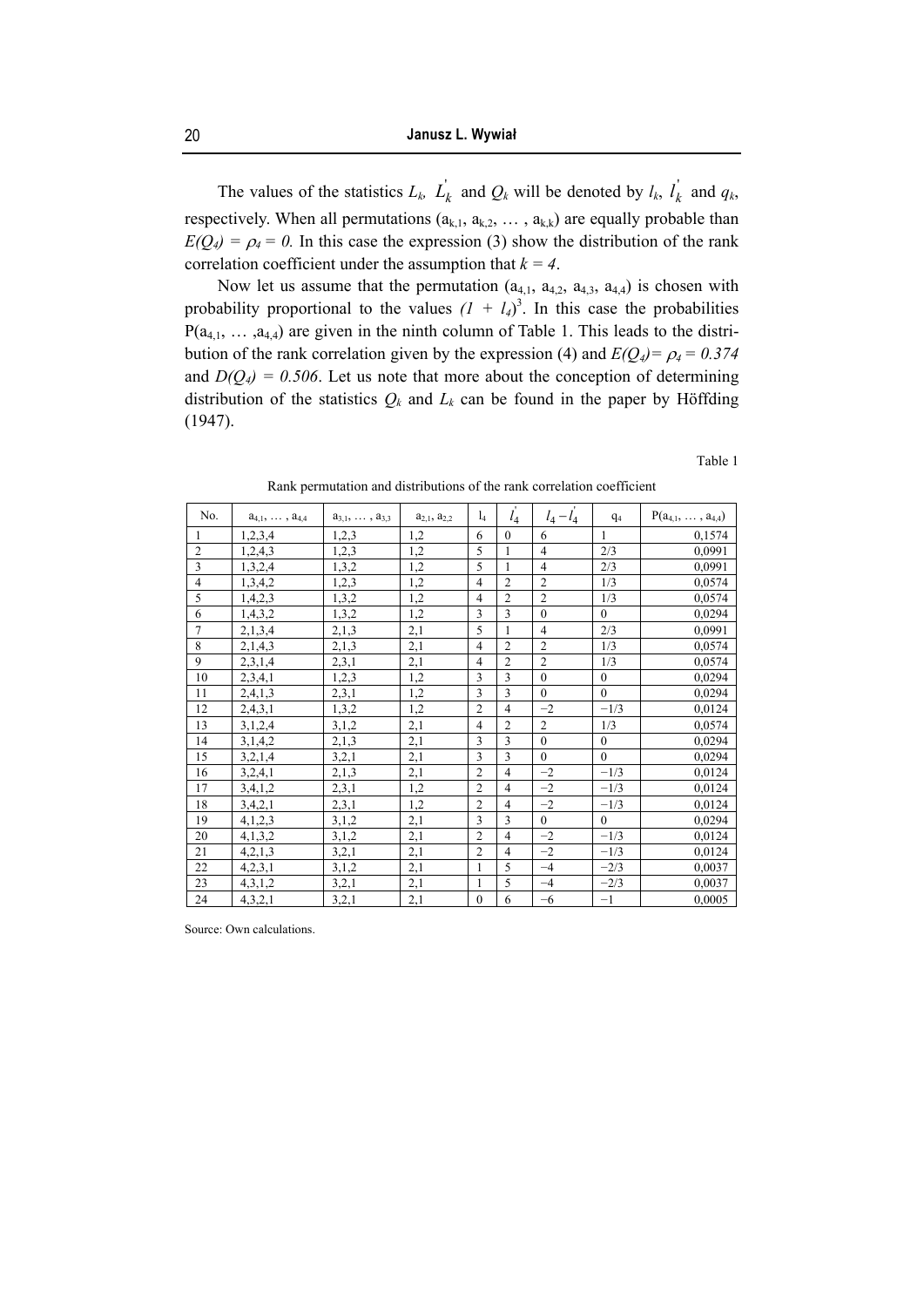$$
P(Q_4 = q | \rho_4 = 0) = \begin{cases} 1/24 & \text{d}la & q = 1 \\ 1/8 & \text{d}la & q = 2/3 \\ 5/24 & \text{d}la & q = 1/3 \\ 1/4 & \text{d}la & q = 0 \\ 5/24 & \text{d}la & q = -1/3 \\ 1/8 & \text{d}la & q = -2/3 \\ 1/24 & \text{d}la & q = -1 \end{cases} \tag{3}
$$
\n
$$
P(Q_4 = q | \rho_4 = 0.374) = \begin{cases} 0,157 & \text{d}la & q = 1 \\ 0,298 & \text{d}la & q = 2/3 \\ 0,287 & \text{d}la & q = 1/3 \\ 0,176 & \text{d}la & q = 0 \\ 0,074 & \text{d}la & q = -1/3 \\ 0,007 & \text{d}la & q = -2/3 \\ 0,001 & \text{d}la & q = -1 \end{cases} \tag{4}
$$

## **2. Rank prediction**

Let us start consideration with the following example.

 $\mathbb{R}^2$ 

Example 1. On the basis of the lines no. 15, 21,23 and 24 of Table 1 we calculate the following probability:

 $P(a_{3,1} = 3, a_{3,2} = 2, a_{3,3} = 1, \rho_4 = 0) = P(a_{4,1} = 3, a_{4,2} = 2, a_{4,3} = 1, a_{4,4} = 4, \rho_4 = 0) +$  $P(a_{4,1} = 4, a_{4,2} = 2, a_{4,3} = 1, a_{4,4} = 3, \rho_4 = 0) + P(a_{4,1} = 4, a_{4,2} = 3, a_{4,3} = 1, a_{4,4} = 2, \rho_4$  $= 0$ ) + P(a<sub>4,1</sub> = 4, a<sub>4,2</sub> = 3, a<sub>4,3</sub> = 2, a<sub>4,4</sub> = 1, p<sub>4</sub> = 0) = 4/24 = 1/6.

For instance:

$$
P(a_{4,1} = 4 | a_{3,1} = 3, a_{3,2} = 2, a_{3,3} = 1, \rho_4 = 0) =
$$
  
= 
$$
\frac{P(a_{4,1} = 4, a_{4,2} = 3, a_{4,3} = 2, a_{4,4} = 1, \rho_4 = 0)}{P(a_{3,1} = 3, a_{3,2} = 2, a_{3,3} = 1, \rho_4 = 0)} = \frac{1/24}{1/6} = \frac{1}{4}.
$$

So,

$$
P\big(a_{4,1} = a \mid a_{3,1} = 3, a_{3,2} = 2, a_{3,3} = 1, \rho_4 = 0\big) = \frac{1}{4} \text{ for a = 1,2,3,4.}
$$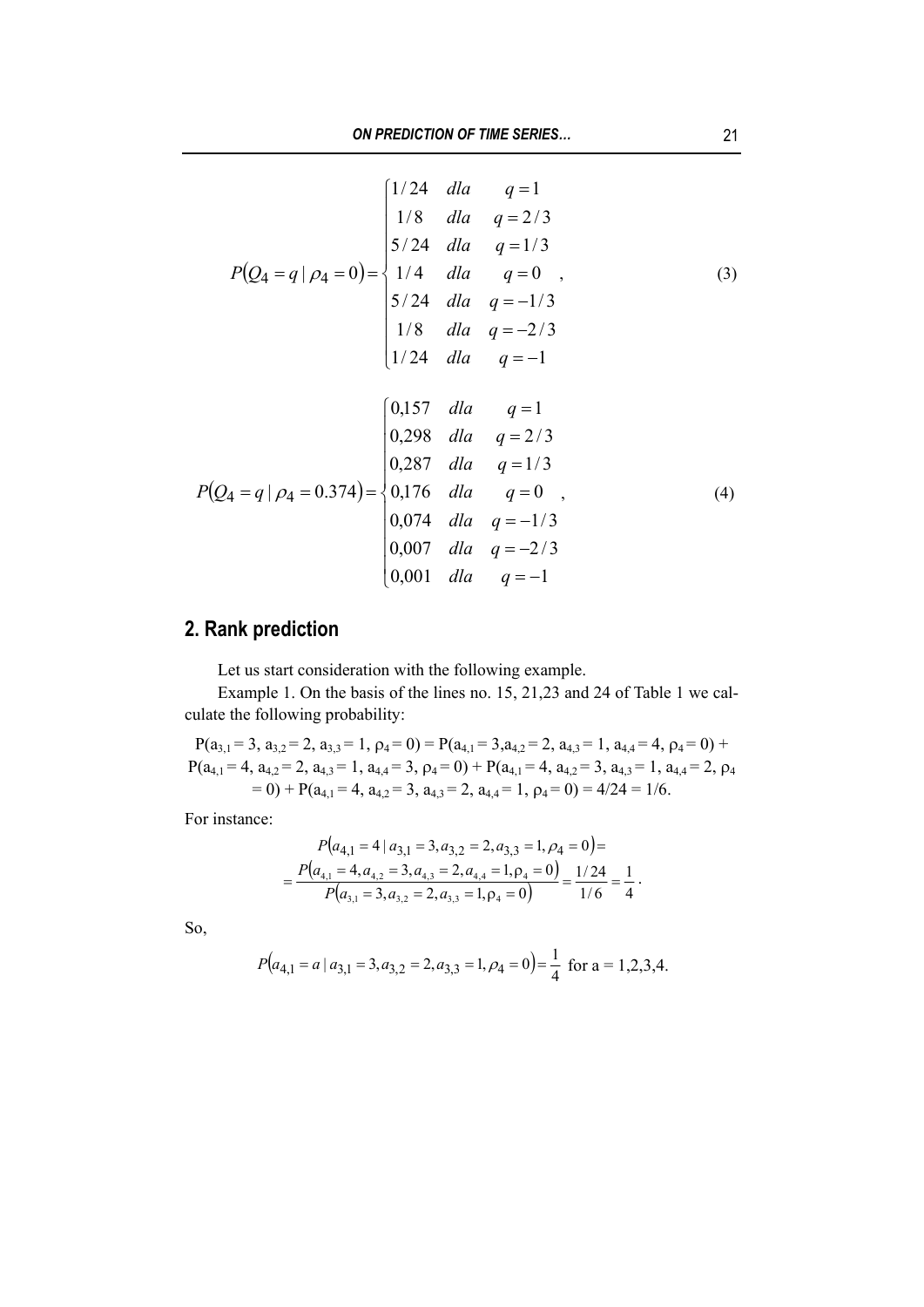Now on the basis of the line no. 11 of Table 1 we have:

 $P(a_{3,1} = 2, a_{3,2} = 3, a_{3,3} = 1, Q_4 = 0, \rho_4 = 0) =$  $= P(a_{4,1} = 2, a_{4,2} = 4, a_{4,3} = 1, a_{4,4} = 3, Q_4 = 0, \rho_4 = 0) = 1/24.$ 

Hence:

$$
P(a_{4,4}=3|a_{3,1}=2,a_{3,2}=3, a_{3,3}=1, Q_4=0, \rho_4=0)=
$$
  
= 
$$
\frac{P(a_{4,1}=2,a_{4,2}=4,a_{4,3}=1,a_{4,4}=3,Q_4=0,\rho_4=0)}{P(a_{3,1}=2,a_{3,2}=3,a_{3,3}=1,Q_4=0,\rho_4=0)}=\frac{1/24}{1/24}=1.
$$

So, it means that  $a_{4,4}=3$  under the condition that  $a_{3,1}=2$ ,  $a_{3,2}=3$ ,  $a_{3,3}=1$ ,  $\rho_4 = 0$  and  $Q_4 = 0$  with probability one. In this case let us suppose that in the periods  $t = 1,2,3$  the observations of the time series are  $y_1 = 10.1$ ,  $y_2 = 10.8$  and  $y_3=9.2$ . The ranks of this values are  $(2,3,1)$ . According to the obtained results the ranks of all four values of the time series are the elements of the sequence:  $(a_{4,1},a_{4,2},a_{4,3},a_{4,4}) = (2,4,1,3)$ . Hence, in the fourth period the predicted value of the time series has the rank *3*. This leads to the conclusion that the predicted value of the time series in the fourth period is between values  $y_1 = 10.1$  and *y2 = 10.8.* Hence *10.1 < y4 < 10.8.* 

Example 2. Similarly like in the previous example the following probabilities can be calculated on the basis of the lines no. 15 and 21 of Table 1:

$$
P\left(a_{4,4} = a \mid a_{3,1} = 3, a_{3,2} = 2, a_{3,3} = 1, |Q_4| \le \frac{1}{3}, \rho_4 = 0\right) = \begin{cases} 0.5 & \text{for} \quad a = 3\\ 0.5 & \text{for} \quad a = 4 \end{cases}
$$

because

$$
P\left(a_{4,4} = 4 | a_{3,1} = 3, a_{3,2} = 2, a_{3,3} = 1, | Q_4 | \leq \frac{1}{3}, \rho_4 = 0\right) =
$$
\n
$$
= \frac{P\left(a_{4,1} = 3, a_{4,2} = 2, a_{4,3} = 1, a_{4,4} = 4, | Q_4 | = \frac{1}{3}, \rho_4 = 0\right)}{P\left(a_{3,1} = 3, a_{3,2} = 2, a_{3,3} = 1, | Q_4 | \leq \frac{1}{3}, \rho_4 = 0\right)} = \frac{1/24}{2/24} = \frac{1}{2}
$$
\n
$$
P\left(a_{4,4} = 3 | a_{3,1} = 3, a_{3,2} = 2, a_{3,3} = 1, | Q_4 | \leq \frac{1}{3}, \rho_4 = 0\right) =
$$
\n
$$
= \frac{P\left(a_{4,1} = 4, a_{4,2} = 2, a_{4,3} = 1, a_{4,4} = 3, | Q_4 | \leq \frac{1}{3}, \rho_4 = 0\right)}{P\left(a_{3,1} = 3, a_{3,2} = 2, a_{3,3} = 1, | Q_4 | \leq \frac{1}{3}, \rho_4 = 0\right)} = \frac{1/24}{2/24} = \frac{1}{2}
$$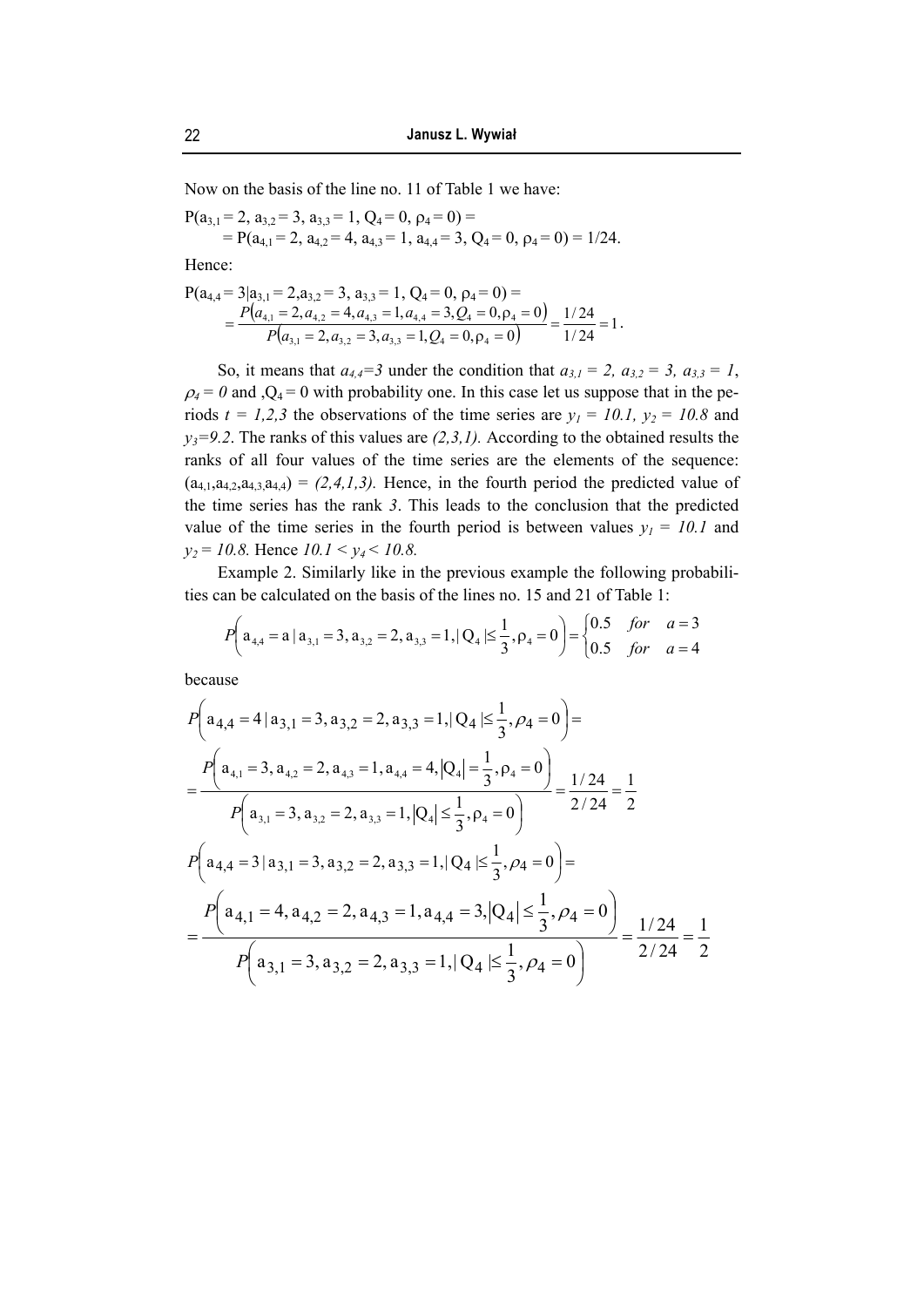The obtained result can be interpreted as follows. Under the assumptions that  $\rho_4 = 0$  and  $|Q_4| \leq 1/3$  and  $a_{3,1} = 3$ ,  $a_{3,2} = 2$ ,  $a_{3,3} = 1$ , the probability that forth rank is equal to *3 (4)* is equal to *0.5*.

The generalization of the derived in Examples 1 and 2 results is as follows.

$$
P\left(\mathbf{a}_{k,k} = \mathbf{b} \mid \mathbf{a}_{k-1,1} = \mathbf{a}_{1}, \mathbf{a}_{k-1,2} = \mathbf{a}_{2}, ..., \mathbf{a}_{k-1,k-1} = \mathbf{a}_{k-1}, |Q_{k}| \leq q_{0}, \rho_{k} = \rho_{0}\right) =
$$
\n
$$
= \frac{P\left(\mathbf{a}_{k,k} = \mathbf{b}_{k}, \mathbf{a}_{k,k-1} = \mathbf{b}_{k-1}, \mathbf{a}_{k-1,k-2} = \mathbf{b}_{k-2}, ..., \mathbf{a}_{k-1} = \mathbf{b}_{1}, |Q_{k}| \leq q_{0}, \rho_{k} = \rho_{0}\right)}{P\left(\mathbf{a}_{k-1,1} = \mathbf{a}_{1}, \mathbf{a}_{k-1,2} = \mathbf{a}_{2}, ..., \mathbf{a}_{k-1,k-1} = \mathbf{a}_{k-1}, |Q_{k}| \leq q_{0}, \rho_{k} = \rho_{0}\right)} \tag{5}
$$

Example 3. Now, let us consider the problem of the prediction of two ranks. For instance on the basis of the lines no. 6, 10 and 11 of Table 1 we have:

$$
P(a_{4,3} = a, a_{4,4} = b \mid a_{2,1} = 1, a_{2,2} = 2, Q_4 = 0, \rho_4 = 0) = \begin{cases} 1/3 & \text{for} & a = 3, b = 2 \\ 1/3 & \text{for} & a = 4, b = 1 \\ 1/3 & \text{for} & a = 1, b = 3 \end{cases}
$$

because:

$$
P(a_{4,3} = 3, a_{4,4} = 2 | a_{2,1} = 1, a_{2,2} = 2, Q_4 = 0, \rho_4 = 0) =
$$
\n
$$
= \frac{P(a_{4,1} = 1, a_{4,2} = 4, a_{4,3} = 3, a_{4,4} = 2, Q_4 = 0, \rho_4 = 0)}{P(a_{2,1} = 1, a_{2,2} = 2, Q_4 = 0, \rho_4 = 0)} = \frac{1/24}{3/24} = \frac{1}{3}
$$
\n
$$
P(a_{4,3} = 4, a_{4,4} = 1 | a_{2,1} = 1, a_{2,2} = 2, Q_4 = 0, \rho_4 = 0) =
$$
\n
$$
= \frac{P(a_{4,1} = 2, a_{4,2} = 3, a_{4,3} = 4, a_{4,4} = 1, Q_4 = 0, \rho_4 = 0)}{P(a_{2,1} = 1, a_{2,2} = 2, Q_4 = 0, \rho_4 = 0)} = \frac{1/24}{3/24} = \frac{1}{3}
$$
\n
$$
P(a_{4,3} = 1, a_{4,4} = 3 | a_{2,1} = 1, a_{2,2} = 2, Q_4 = 0, \rho_4 = 0) =
$$
\n
$$
= \frac{P(a_{4,1} = 2, a_{4,2} = 4, a_{4,3} = 1, a_{4,4} = 3, Q_4 = 0, \rho_4 = 0)}{P(a_{2,1} = 1, a_{2,2} = 2, Q_4 = 0, \rho_4 = 0)} = \frac{1/24}{1/8} = \frac{1}{3}
$$

Similarly, like in Example 1 let us assume that  $y_1 = 10.1$  and  $y_2 = 10.8$ . On the basis of the above results we can write that  $10.1 \le y_4 \le y_3 \le 10.8$  with probability 1/3,  $y_3 < 10.1 < y_4 < 10.8$  with probability 1/3,  $y_4 < 10.1$  and  $y_3 > 10.8$  with probability 1/3.

The obtained result can be straightforward generalized into the case of the prediction of *m*-ranks provided that the k-ranks and values of  $Q_{k+m}$  and  $\rho_{k+m}$  are fixed as follows:

$$
P\left(\mathbf{a}_{k,m+1}=\mathbf{b}_{m+1};\mathbf{a}_{k,m+2}=\mathbf{b}_{m+2};\ldots;\mathbf{a}_{k,n}=\mathbf{b}_{n} \mid \mathbf{a}_{m,1}=\mathbf{a}_{1};\mathbf{a}_{m,2}=\mathbf{a}_{2};\ldots
$$
  
\ldots; $\mathbf{a}_{m,m}=\mathbf{a}_{m}; |Q_{k+m}| \leq q; \rho_{k+m}=\rho_{0}\right)=$   
\n
$$
=\frac{P\left(\mathbf{a}_{k,1}=\mathbf{b}_{1};\ldots;\mathbf{a}_{k,m+1}=\mathbf{b}_{m+1};\ldots;\mathbf{a}_{k,k}=\mathbf{b}_{k};|Q_{k+m}| \leq q_{0};\rho_{k+m}=\rho_{0}\right)}{P\left(\mathbf{a}_{m,1}=\mathbf{a}_{1};\mathbf{a}_{m,2}=\mathbf{a}_{2};\ldots;\mathbf{a}_{m,m}=\mathbf{a}_{m};|Q_{k+m}| \leq q_{0};\rho_{k+m}=\rho_{0}\right)}
$$
(6)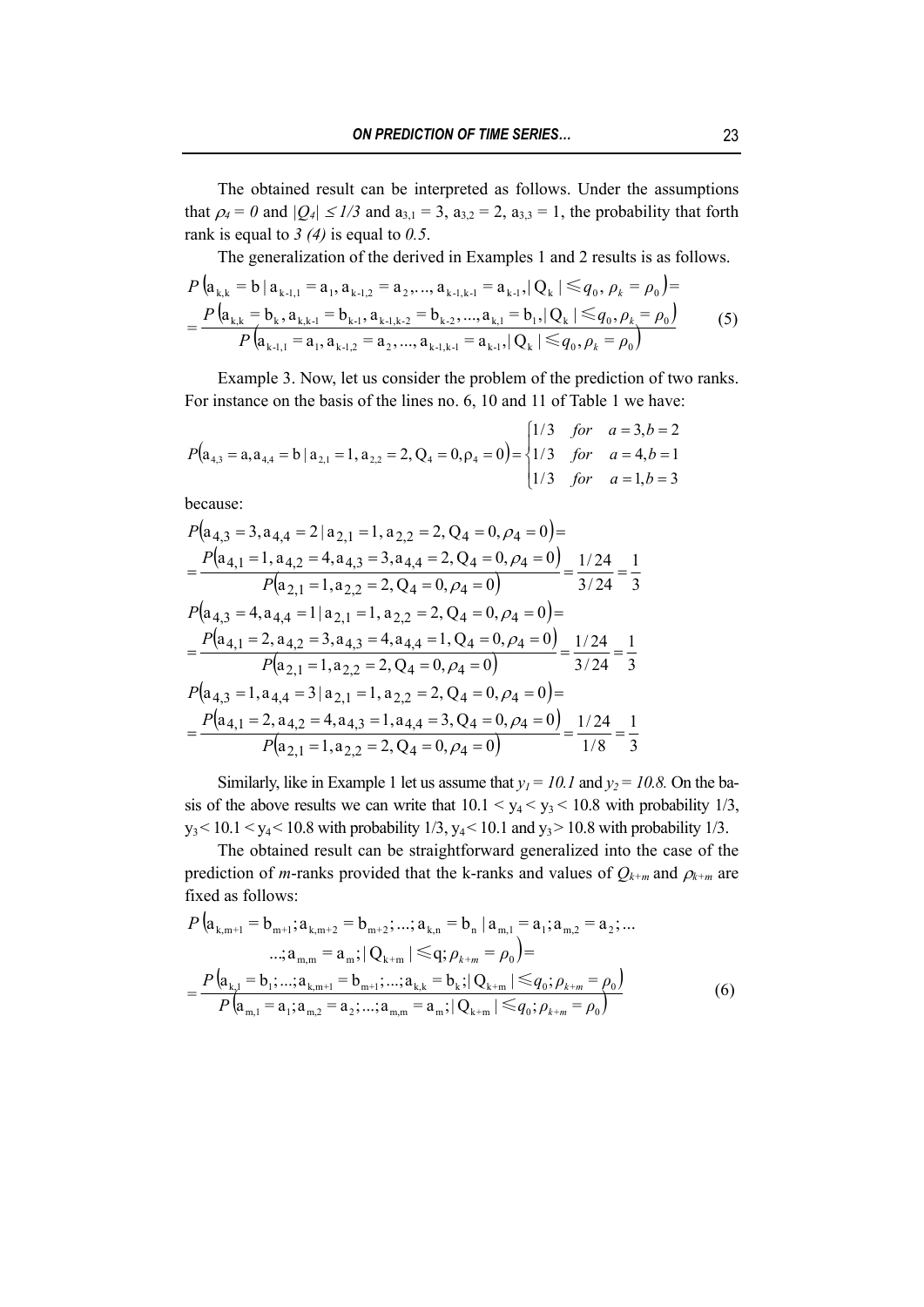Example 4. Similarly, like in the example 2 the expressions (4), (5) and the lines no. 15, 21 of Table 1 lead to the following:

$$
P\left(\mathbf{a}_{4,4} = \mathbf{b} \mid \mathbf{a}_{3,1} = 3, \mathbf{a}_{3,2} = 2, \mathbf{a}_{3,3} = 1, |Q_4| \le 0.4, \rho_4 = 0.374\right) = \begin{array}{cc} 0.703 & \text{for} & b=3\\ 0.297 & \text{for} & b=4 \end{array}
$$

because

$$
P (a_{3,1} = 3, a_{3,2} = 2, a_{3,3} = 1, |Q_4| \le 0.4, \rho_4 = 0.374) =
$$
  
=  $P (a_{4,1} = 3, a_{4,2} = 2, a_{4,3} = 1, a_{4,4} = 4, |Q_4| \le 0.4, \rho_4 = 0.374) +$   
+  $P (a_{4,1} = 4, a_{4,2} = 2, a_{4,3} = 1, a_{4,4} = 3, |Q_4| \le 0.4, \rho_4 = 0.374) =$   
= 0.0124 + 0.0294 = 0.0418,  
 $P (a_{4,4} = 4 | a_{3,1} = 3, a_{3,2} = 2, a_{3,3} = 1, |Q_4| \le 0.4, \rho_4 = 0.374) =$   
 $= \frac{P (a_{4,1} = 3, a_{4,2} = 2, a_{4,3} = 1, a_{4,4} = 4, |Q_4| \le 0.4, \rho_4 = 0.374)}{P (a_{3,1} = 3, a_{3,2} = 2, a_{3,3} = 1, |Q_4| \le 0.4, \rho_4 = 0.374)} = 0.703$ .

Hence, under the assumptions that  $(3,2,1)$  are the ranks of the time series in three periods and  $\rho_4 = 0.374$  and  $|Q_4| \leq 0.4$ , the probability that rank of the time series in the fourth period is equal to *3* (*4*) is equal to *0.703* (*0.297*).

Let us assume that  $y_1 = 5.8$ ,  $y_2 = 5.1$ ,  $y_3 = 4.9$ . The above results let us infer that  $y_4$  > 5.8 with probability 0.703 else 5.2 <  $y_4$  < 5.8 with probability 0.297.

Example 5. Let *(1,2)* are the ranks of the time series in two periods. We are going to predict the ranks of the time series in next two periods under the assumptions that  $Q_4 > 0.5$  and  $\rho_4 = 0.374$ . Under these assumptions, the expression (6) and the lines no. 1, 2, 3 of Table 1 lead to the following:

$$
P(a_{4,3} = a, a_{4,4} = b | a_{2,1} = 1, a_{2,2} = 2, Q_4 > 0.5, \rho_4 = 0.374) =
$$
  
= 
$$
\begin{cases} 0.279 & \text{for} \quad a = 2 & b = 4\\ 0.442 & \text{for} \quad a = 3 & b = 4\\ 0.279 & \text{for} \quad a = 4 & b = 3 \end{cases}
$$

because for instance

$$
P(a_{4,3} = 2, a_{4,4} = 4 | a_{2,1} = 1, a_{2,2} = 2, Q_4 > 0.5, \rho_4 = 0.374) =
$$
  
= 
$$
\frac{P(a_{4,1} = 1, a_{4,2} = 3, a_{4,3} = 2, a_{4,4} = 4, Q_4 > 0.5, \rho_4 = 0.374)}{P(a_{2,1} = 1, a_{2,2} = 2, Q_4 > 0.5, \rho_4 = 0.374)} = \frac{0.0991}{0.3556} = 0.279.
$$

Hence, if in the first two periods the time series increases then in two next periods the ranks of the time series are *2* and *4* with probability *0.279* or 4 and 3 with probability *0.279* or *3* and 4 with probability *0.442.* Hence, the ranks of the time series can be determined by the sequence *(1,3,2,4)* with probability *0.279* or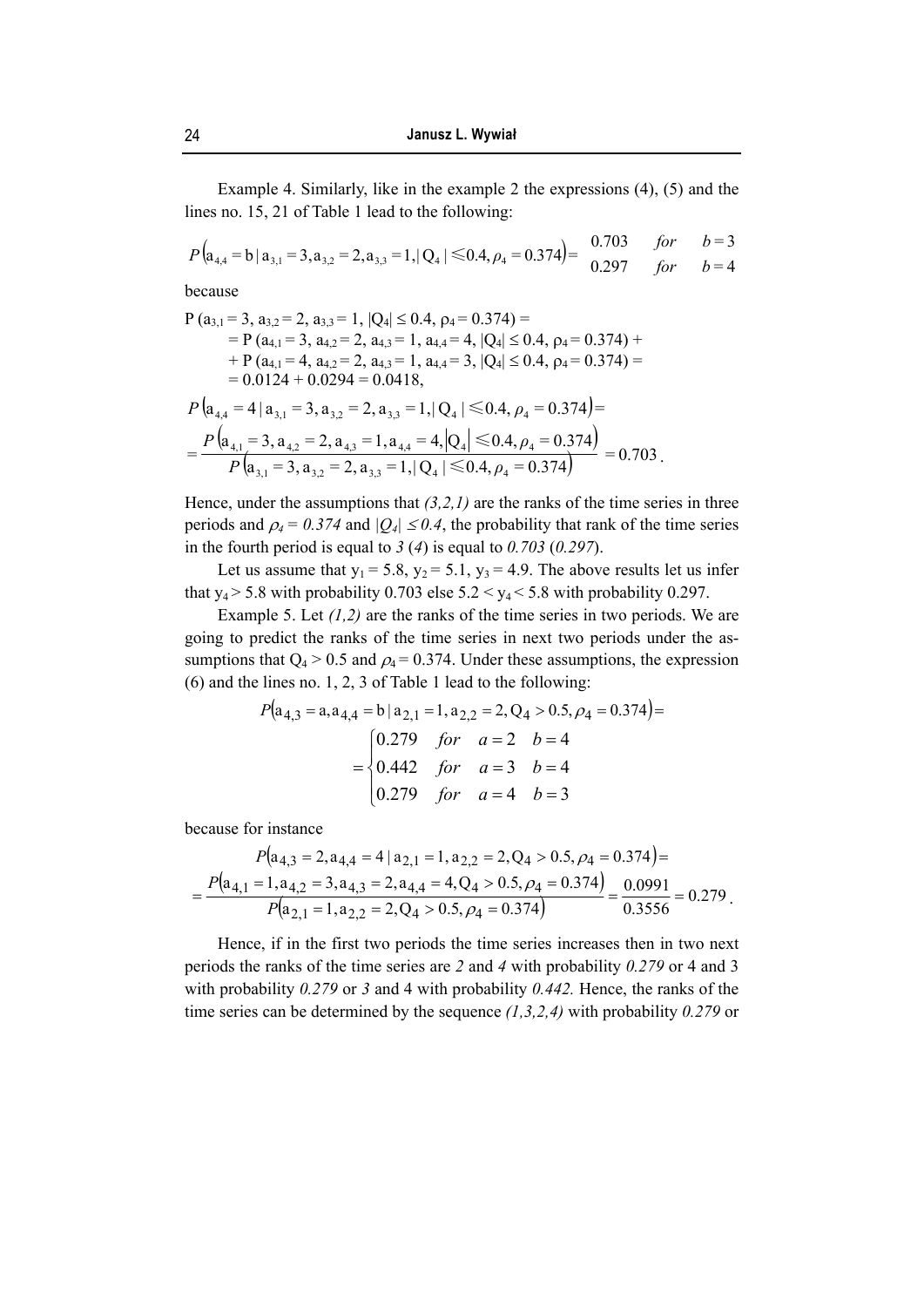the sequence  $(1,2,4,3)$  with probability 0.279 or the sequence  $(1,2,3,4)$  with probability *0.442* provided that the distribution of the Kendall's rank coefficient  $Q_4$  is defined by the expression (4) and  $Q_4 > 0.5$ .

Hence, when  $y_1 = 5.1$  and  $y_2 = 6.2$  are observed then  $5.1 \le y_3 \le 6.2 \le y_4$  with probability 0.279,  $y_3 > y_4 > 6.2$  with probability 0.279 and  $y_4 > y_3 > 6.2$  with probability 0.442.

The rank coefficient distribution  $Q_k$  can be estimated on the basis of a time series observations. In order to do it the time series representing by the sequence:  $(y_1, y_2, \ldots, y_n, \ldots, y_N)$  can be divided into segments:

 $(y_1, ..., y_k), (y_{k+1}, ..., y_{2k}), ..., (y_{hk+1}, ..., y_{(h+1)k}), ..., (y_{(H-1)k+1}, ..., y_N)$ 

where *N=Hk*. Next, the each segment is transformed into sequence of ranks denoted by

$$
\left(a_{1k}^{(1)},\dots,a_{kk}^{(1)}\right)\left(a_{1k}^{(2)},\dots,a_{kk}^{(2)}\right)\dots,\left(a_{1k}^{(h)},\dots,a_{kk}^{(h)}\right)\dots,\left(a_{1k}^{(H)},\dots,a_{kk}^{(H)}\right)
$$

Finally, the frequencies of the each permutation of the ranks is calculated. This let us evaluate the distribution of the permutation as well as the distribution of the rank coefficient. Let us note that the presented procedure can be useful in the case when the time series is long and segments rather short. The large size of the segment leads very quickly to enormous number of permutations of the ranks sequence.

#### **Conclusions**

The proposed method can be useful especially to prediction of a stationary time series treated as the sequence of independent and identically distributed random variables. In this case we can assume that all permutations of the ranks are equally probable, so  $\rho_k = 0$ . It seems that the same procedure can be useful in the case when random variables is not stationary. In this case the probability distribution of the rank permutations should be estimated.

The accuracy of the considered prediction method can be based on the ex-post analysis of frequency of exact prediction of the rank of future observations of the time series. The quality of the proposed prediction procedure can be assessed on the basis of simulation analysis of the actual empirical or artificial time series. But it needs the separate research. Other correlation coefficients like the well known Spearman's rank correlation coefficient should be involved in such a research.

#### **Acknowledgements**

The author is grateful to Reviewers for valuable comments.